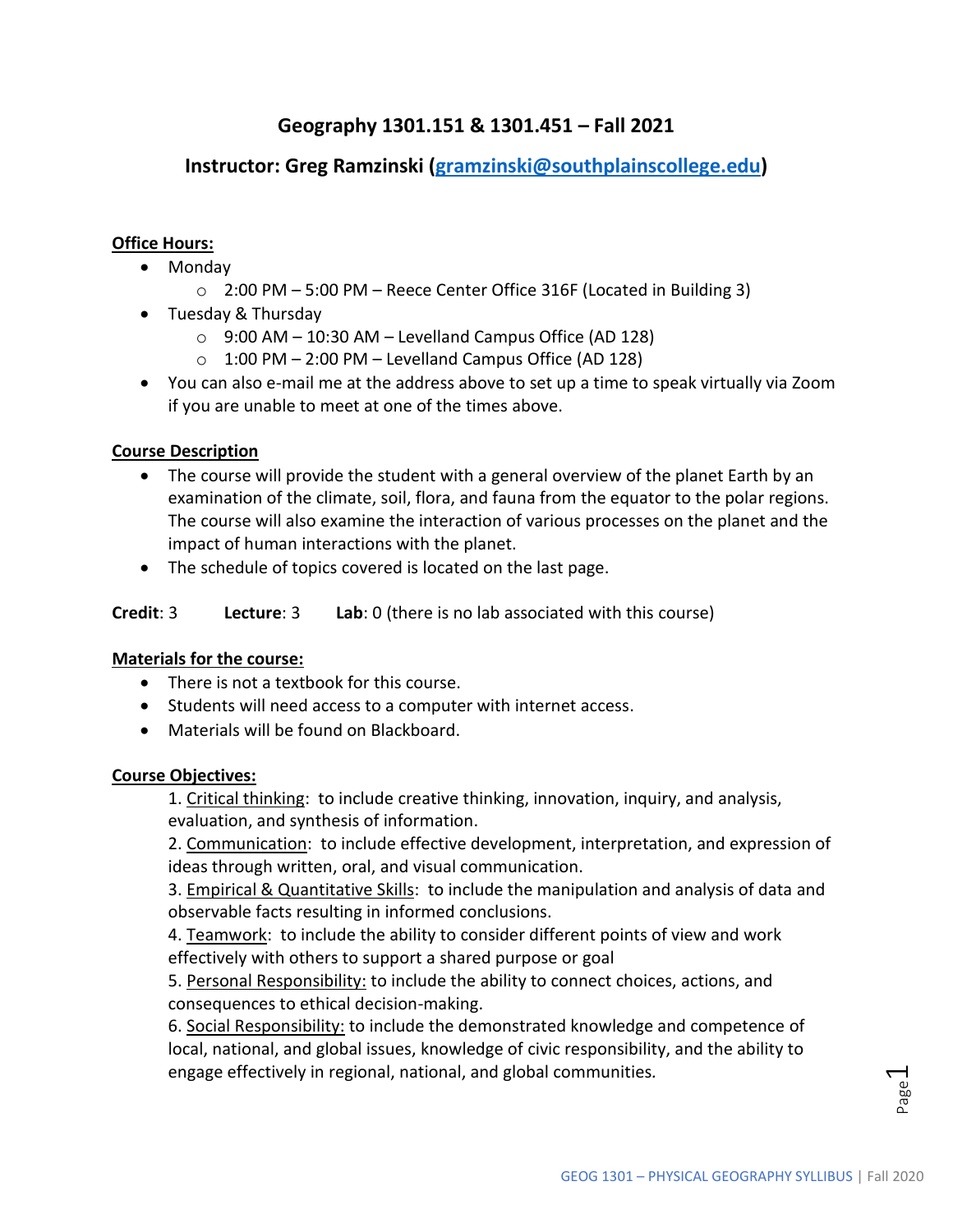# **Grading**

- Grading will be based on:
	- o Results of three examinations, each worth 100 points.
	- o Results of quizzes held at the beginning of each class, each worth 5 points.
	- o Scoring breakdown:
		- Exam  $#1 100$  points
		- Exam  $#2 100$  points
		- Exam  $#3 100$  points
		- Quizzes 70 points (14 quizzes over the course of the semester)
		- Assignment 5 points
		- $\blacksquare$  Total possible points during the semester = 375 points.
- Exams will consist of multiple choice, true/false, and short answer questions.
	- $\circ$  Exam questions will be taken from the course materials and videos posted in Blackboard. Take the time to watch the videos, they provide an excellent supplement to the materials presented in class. Most videos are  $10 - 15$  minutes in length and can be viewed on a smartphone, tablet, or computer.
- Quizzes will be multiple choice and/or true/false.
- Grades will be determined by division of the total possible points (380) divided by the total of points earned by adding the scores of each of the three exams and the total points obtained on the quizzes.
	- o For example:
		- $\blacksquare$  Exam #1 88
		- Exam #2 92
		- $\blacksquare$  Exam #3 94
		- Total points earned on quizzes and assignment 65
		- $88 + 92 + 94 + 65 = 339$  (total points earned)
		- $\div$  339 ÷ 375 = 90.4 (A)
- The grading scale will be:
	- $\circ$  100 90 = A
	- $0 \ 89 80 = B$
	- $O$  79 70 = C
	- $0 69 60 = D$
	- $\circ$  < 60 = F
	- o If a student receives a final grade ending in .5 or higher, the grade will be rounded up to the next whole number (e.g.: 89.5 would be rounded up to 90).
	- $\circ$  If a student received a final grade ending in .4 or lower, the grade will be rounded down to the previous whole number (e.g.: 89.4 would be rounded down to 89).
- Extra credit will be offered at the discretion of the instructor. If extra credit is offered, it will be offered to the entire class.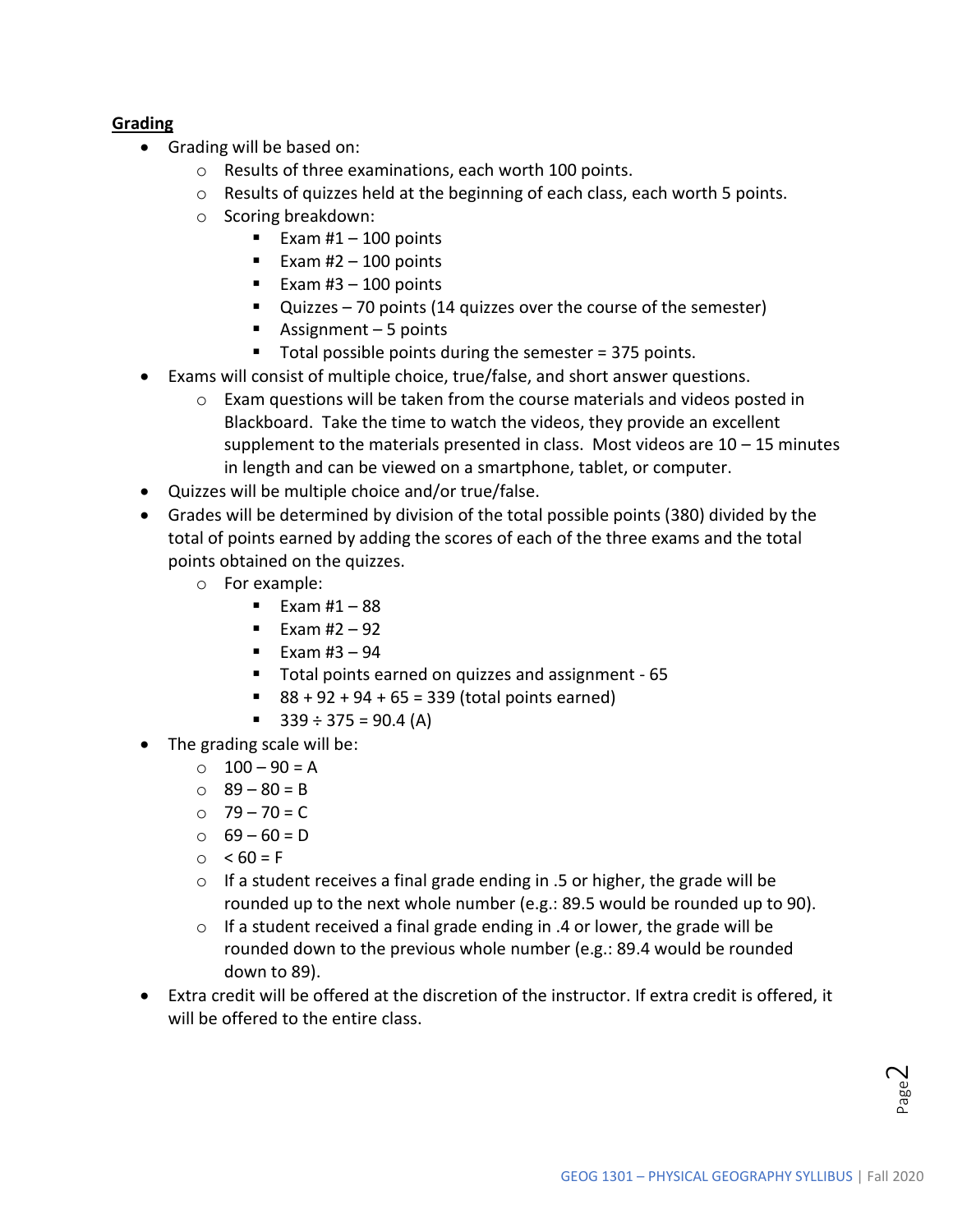## **Late Assignments**

• If extra credit is offered, it will be due on the specified day. If the work is late, the student will not receive credit for the extra credit work.

## **Instruction Delivery**

- Instruction will be delivered online through video lectures and supplemental materials.
	- o Due to this being an online course, you will need the following:
		- Appropriate technological skill and technology to complete the class.
		- An up-to-date laptop or daily computer access.
		- Daily internet access.
		- Access to MySPC, Blackboard, and SPC e-mail.
- Students will take a brief quiz over the materials of the previous class before moving on to the next class. It is highly recommended quizzes be taken on a computer.
- Students are expected to view class presentation each week of the semester.
- Supplemental materials can be viewed on your smartphone or other mobile device.

## **Attendance Policy**

- Each student is expected to participate in each class. If a student is absent from class or misses an assignment, proper documentation must be provided to the instructor to receive an excused absence or time to make up the assignment. Excessive absences will result in the student being dropped from the class.
- This class is an online class and attendance will be taken by the completion of a quiz before each class session. Each student is expected to complete the quiz covering materials from the previous class before reviewing the materials from the scheduled class period.

## **Learning Outcomes**

1. Demonstrate an understanding of the principles of scientific investigation as they apply to Earth's physical systems and processes.

2. Describe and explain the processes of Earth's physical systems: weather and climate, water, ecosystems, geologic processes, and landform development. Ability to explain the various types of flora and fauna in specific geographic regions and adaptations promoting survival in the environment.

3. Demonstrate an understanding of the interactions among the Earth's physical systems.

4. Demonstrate an understanding of the modifications humans make to the environment through interactions with Earth's physical systems.

## **Course Management**

1. A student with a disability, including but not limited to physical, psychiatric, or learning, who wishes to request accommodations should contact the Disability Services Office within three weeks after the semester begins so appropriate arrangements can be made. In accordance with federal law, a student requesting accommodations must

 $\mathcal{E}^{\text{age}}$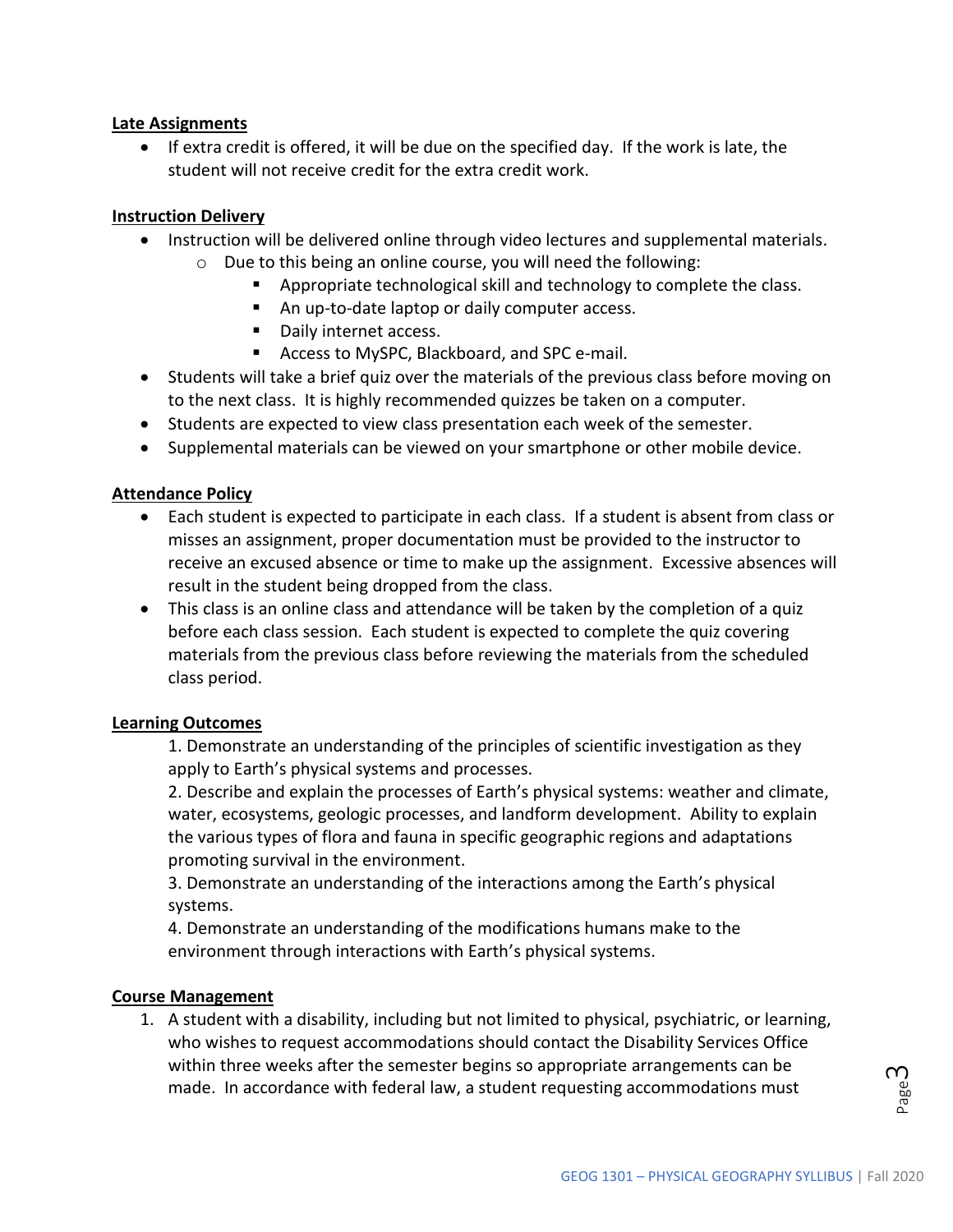provide appropriate documentation of the disability. For more information, please call or visit the Disability Service Office in the Student Health & Wellness Office or call 806- 716-2577.

- 2. Assignment extensions and make-up examinations will be made on a case-by-case basis and granted at the discretion of the instructor. A significant and verifiable reason must exist. If an assignment or exam is missed, please contact the instructor by phone or email. For consideration for an extension or make-up exam, the student must contact the instructor before the due date.
- 3. **Academic dishonesty will not be tolerated!** Each student is to be familiar with South Plains College's policy on academic integrity. Any violations of these policies will be dealt with in accordance with the current South Plains College policy. If there are questions regarding this policy, please contact your instructor.
- 4. The syllabus is a living document and can be changed at any time at the discretion of the instructor. If changes are made, the changes will be announced in class and the current syllabus will be posted on Blackboard.
- 5. Classes will be made available at the beginning of each week. Students are highly recommended to watch each week of classes as they are posted during the semester. Studies have shown class attendance and participation reflect a higher grade at the end of the semester. An excused absence does not relieve you of meeting all course requirements. If you are unable to attend class, please notify the instructor ahead of time and/or provide the instructor with an approved excused absence. Excessive absences can result in your dismissal from the course.
- 6. If you are unable to view a class due to unforeseen circumstances, please notify the instructor as soon as possible. Keeping the instructor informed will help you in the event you fall behind and need extra time to complete quizzes and/or exams. If you have questions, please do not hesitate to ask.
- 7. Plan ahead. This will help you balance your schedule during the entire course of the semester. If you need help in planning your schedule to balance school, work, and family, ask for help. If the instructor does not know, help cannot be provided.

## **Course Expectations/Policies**

- 1. The classroom is a learning environment. This space is understood to be a location where all are respected and all participants will conduct themselves in a mature and courteous manner permitting open and honest discussion no matter the mannerism, idea, opinion, or belief.
- 2. College is a privilege, not a right! Take advantage of this opportunity.
- 3. *Attendance in a college class means active participation in the class*. Ask questions, take notes, raise points for discussion, engage the instructor and your classmates. You will benefit the more you are engaged.

## **Course Materials**

• The materials for this course are all open source. The student will need access to a computer to be able to view the referenced materials and videos used during the course. The material and videos links will be posted on Blackboard.

age4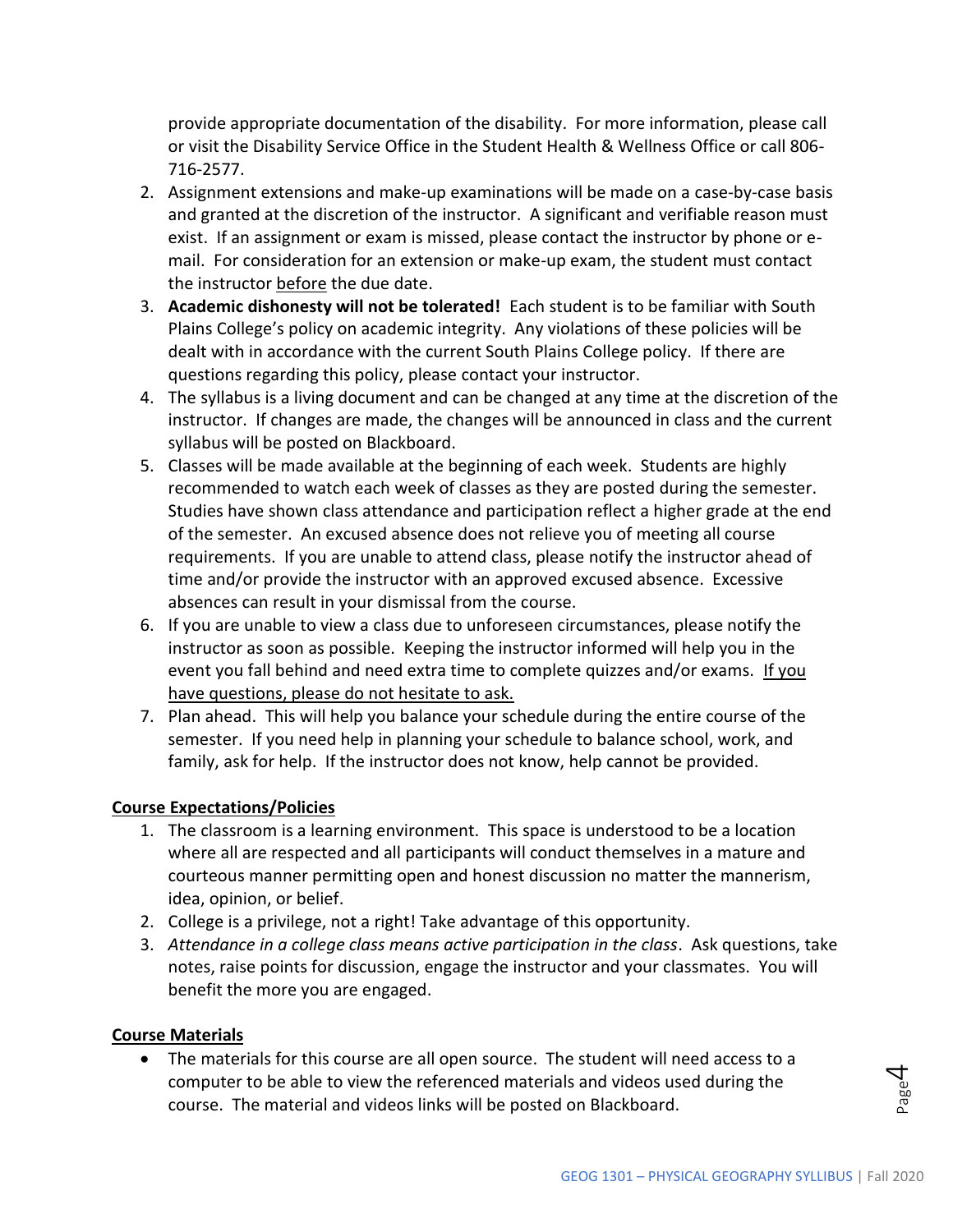## **Drops and Withdrawals**

- From the South Plains College Catalog page 21, "Any student withdrawing from all classes on the Levelland Campus must report in person to the Advising Center in the Student Services Building for a withdrawal form. Instructions for obtaining a clearance from some departments of the college will be given at this time. Students who wish to drop a course or withdraw from classes at the South Plains College Reese Center must report, in person, to the Advising Center at the South Plains College Reese Center building 8 for a withdrawal form. Students at the Byron Martin Advanced Technology Center should contact the advisor at the center for the withdrawal from. Students at the Plainview Extension Center must contact the Counseling Office in person for a withdrawal form. Students who stop attending a class should go through the procedure for dropping a course; otherwise they may be administratively withdrawn for lack of attendance and their record will show an "X" or "F" instead of a "W." Failure to follow college policy by withdrawing according to this procedure will be reflected on a student's transcript by the presence of "X" or "F" marks, as determined by the instructor. It is the student's responsibility to verify administrative drops for excessive absences through his or her student online account with Campus Connect. A mark of "W" will be given for student-initiated drops or withdrawals that occur prior to and through "The Last Day to Drop" as indicated in the online academic calendar. A student who quits attending class and is administratively withdrawn from class will receive a grade of "X" or "F" as determined by the instructor through "The Last Day to Drop" as indicated in the online academic calendar. A student administratively dropped by the instructor may be reinstated, with the approval of the appropriate instructor. A student must initiate a request for reinstatement within seven (7) calendar days of the official date of drop by personally contacting the course instructor."
- Dropping the course: The student must drop this course at the South Plains College registrar's office (there is no on-line drop system so on-line students must take care of this in person at the registrar's office). This is an official procedure which is described in the South Plains College Catalog. No one but the student can initiate the drop and it must conform to the procedure for dropping a course. Failure to initiate and finalize the drop procedure will result in an F grade on your transcript. The drop cannot be made retroactive. The drop date can be found on the South Plains College calendar.

# **Academic Honesty & Integrity**

- Scholastic dishonesty includes, but is not limited to, cheating, plagiarism, collusion, falsifying academic records, misrepresenting facts, and any act designed to give unfair academic advantage to the student (such as, but not limited to, submission of essentially the same written assignment for two courses without the prior permission of the instructor) or the attempt to commit such an act. This includes the submission of work completed by another individual or the purchase and submission of materials completed by another individual as your own work.
- *Any student found to be in violation of the academic honesty policy will immediately be dropped from the course.*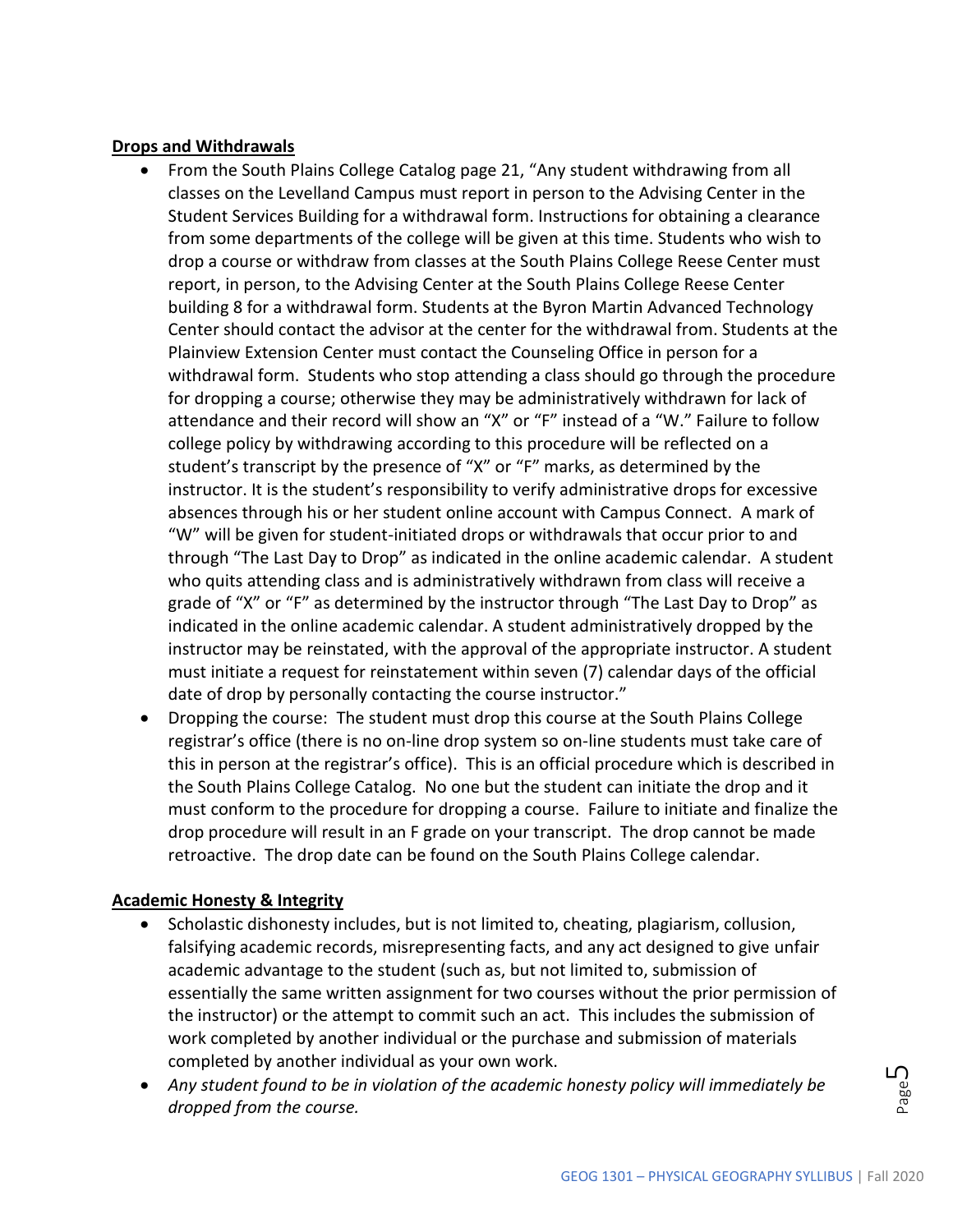# **Student Code of Conduct**

• Any successful learning experience requires mutual respect on the part of the student and the instructor. Neither instructor nor student should be subject to others' behavior that is rude, disruptive, intimidating, aggressive, or demeaning. Student conduct that disrupts the learning process or is deemed disrespectful or threatening shall not be tolerated and may lead to disciplinary action and/or removal from class.

## **Non-Discrimination Statement**

- South Plains College does not discriminate based on race, color, national origin, sex, disability or age in its programs and activities. The following person has been designated to handle inquiries regarding the non-discrimination policies: Vice President for Student Affairs, South Plains College, 1401 College Avenue, Box 5, Levelland, TX 79336. Phone number 806-716-2360.
- Title IX Pregnancy Accommodations Statement: If you are pregnant, or have given birth been within six months, under Title IX you have a right to reasonable accommodations to help continue your education. To activate accommodations, you must submit a Title IX pregnancy accommodations request, along with specific medical documentation, to the Director of Health and Wellness. Once approved, notification will be sent to the student and instructors. It is the student's responsibility to work with the instructor to arrange accommodations. Contact the Director of Health and Wellness at 806-716-2362 or emai[l cgilster@southplainscollege.edu](mailto:cgilster@southplainscollege.edu) for assistance.

## **Campus Concealed Carry Statement**

• Texas Senate Bill - 11 (Government Code 411.2031, et al.) authorizes the carrying of a concealed handgun in South Plains College buildings only by persons who have been issued and are in possession of a Texas License to Carry a Handgun. Qualified law enforcement officers or those who are otherwise authorized to carry a concealed handgun in the State of Texas are also permitted to do so. Pursuant to Penal Code (PC) 46.035 and South Plains College policy, license holders may not carry a concealed handgun in restricted locations. For a list of locations and Frequently Asked Questions, please refer to the Campus Carry page at:

<http://www.southplainscollege.edu/campuscarry.php>

• Pursuant to PC 46.035, the open carrying of handguns is prohibited on all South Plains College campuses. Report violations to the College Police Department at 806-716-2396 or 9-1-1.

# **SPC Face Covering Statement**

- As we return to full capacity, there is still the potential for the spread of the COVID-19 virus. Face-coverings are optional but should be worn should you feel the need.
- If you are experiencing any of the following symptoms, please do not attend class and either seek medical attention or get tested for COVID-19.
	- o Cough, shortness of breath, difficulty breathing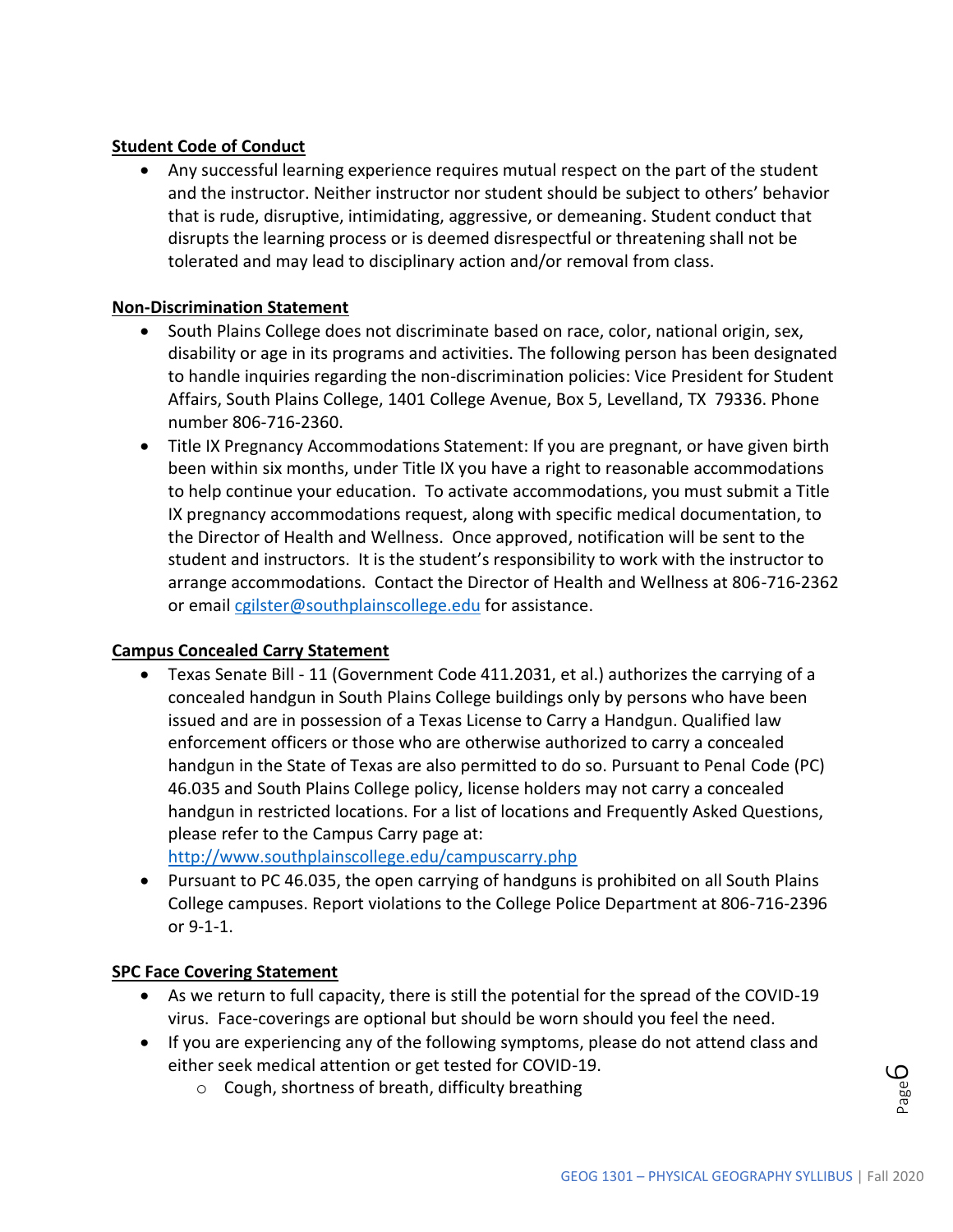- o Fever or chills
- o Muscles or body aches
- o Vomiting or diarrhea
- o New loss of taste and smell

Please also notify DeEtte Edens, BSN, RN, Associate Director of Health & Wellness, at [dedens@southplainscollege.edu](mailto:dedens@southplainscollege.edu) or 806-716-2376.

## **Blackboard Accessibility Standards**

- Blackboard measures and evaluates accessibility levels using two sets of standards: Section 508 of the Rehabilitation Act issued from the United States federal government and the Web Content Accessibility Guidelines (WCAG 2.0) issued by the World Wide Web Consortium (W3C). A third-party conducts audits of our software releases to ensure the accessibility of the products. For Blackboard Learn 9.1's conformance with the accessibility standards under Section 508 of the Rehabilitation Act using the Voluntary Product Accessibility Template® (VPAT®) tool, see the VPAT for Blackboard Learn Release 9.1. For Blackboard Learn 9.1 SP11 conformance statement for Web Content Accessibility Guidelines 2.0, Level AA see Learn Accessibility Conformance Statement. To learn more about Blackboard's commitment to accessibility, see [http://www.blackboard.com/accessibility.](http://www.blackboard.com/accessibility) (These resources are available in English only.)
- All technological questions should be directed to the South Plains College technology center (their information is on the opening page of Blackboard). I do not solve technological/computer problems.

## **Student Privacy**

• South Plains College is bound by the Texas Open Records Law and the Family Educational Rights and Privacy Act of 1974. Information regarding these topics can be found in the South Plains College Catalog. As far as this class is concerned, the instructor will NOT release or discuss the student's class performance, grades, averages, or attendance with anyone but the student. This means that your parents, class counselors, principals, or any other interested party will not gain this information from the instructor – if they need this sort of information, they must ask the student for it. This provision does not apply to student athletes or those for whom a grade check is part of their scholarship support.

## **Contact Information**

• If you have questions during the semester, please contact me sooner rather than later. The sooner we resolve the situation and get your questions answered, the sooner you can proceed in the course. If the presentation of the material is not clear, please ask.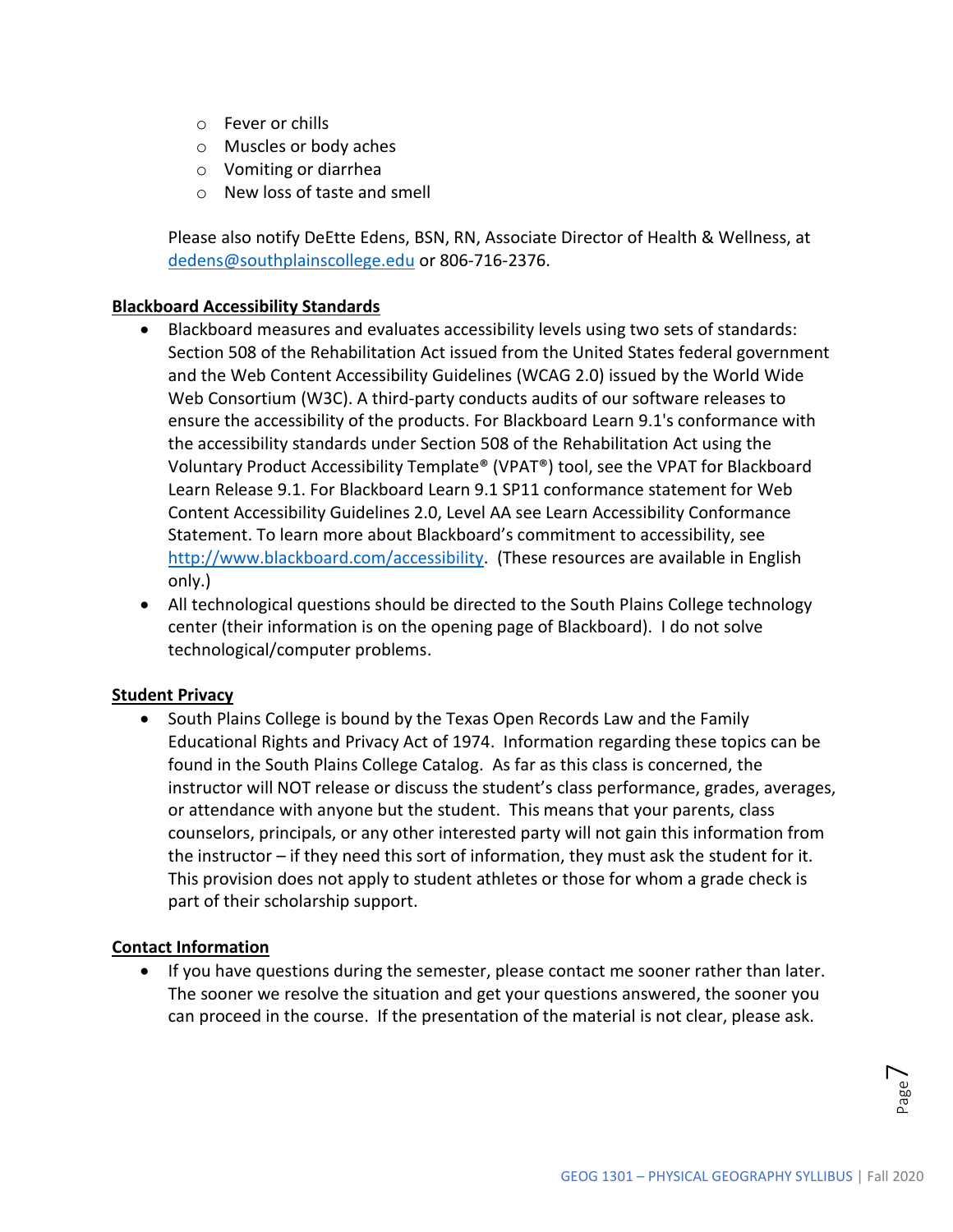## **I am available to answer questions in the following manners:**

- Ask a question about content in the presentation in the comments section on Blackboard. If you have a question about something, someone else probably does as well but is too afraid to ask. Be the brave one.
- Send me an e-mail with questions if you do not wish to post in the comments section on Blackboard. My e-mail is [gramzinski@southplainscollege.edu](mailto:gramzinski@southplainscollege.edu)
- Send me an e-mail to set up an online meeting via Zoom or a face-to-face meeting if you prefer a live conversation. I will send you a link for the Zoom meeting or schedule the time to meet face-to-face.

## **Calendar Schedule**

- Week 1 Week of August 30
- Week 2 Week of September 6
- Week 3 Week of September 13
- Week 4 Week of September 20
- Week 5 Week of September 27
- Week 6 Week of October 4
- Week 7 Week of October 11
- Week 8 Week of October 18
- Week 9 Week of October 25
- Week 10 Week of November 1
- Week 11 Week of November 8
- Week 12 Week of November 15
- Week 13 Week of November 22
- Week 14 Week of November 29
- Week 15 Week of December 6
- Week 16 Week of December 13

## **Topic Schedule**

- Week 1
	- o Course introduction & The Earth
- Week 2
	- o The Earth
- Week 3
	- o The Köppen-Geiger Climate Classification System
- Week 4
	- o Tropical
		- Tropical wet
		- Tropical wet and dry
- Week 5
	- o Review & Exam #1